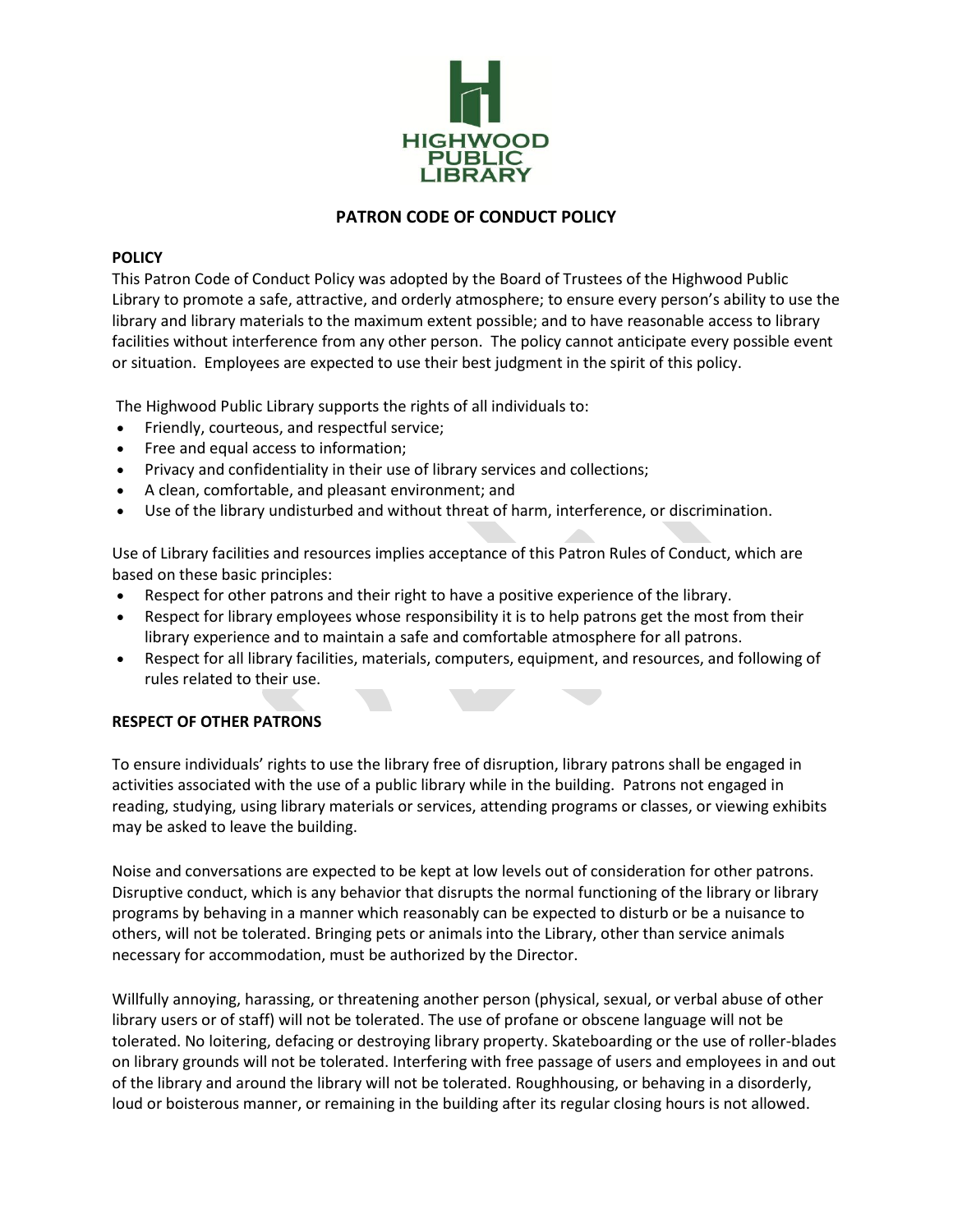

Patrons may be asked to leave the library if library staff believe their neglected bodily hygiene is interfering with other patrons' ability to enjoy the library.

### **RESPECT OF LIBRARY EMPLOYEES**

The safety and security of our employees and patrons are of the utmost importance. Library employees have the right to a safe and respectful workplace environment. Patrons will use polite language and keep their tone of voice moderate. Conduct that causes or threatens harm to others, interferes with library employees' performance of duties, or constitutes persistent, unwanted behavior will not be tolerated. All patrons are expected to comply with reasonable requests of any library employee.

# **RESPECT OF FACILITIES, MATERIALS, COMPUTERS, EQUIPMENT, AND RESOURCES**

It is expected that all library users will treat library materials, furniture, and equipment with care, and use library facilities, materials, and furnishings as intended.

Eating and drinking in the library is governed by the Library's Food and Beverage Policy:

Food and beverages are permitted within library spaces provided the following guidelines are followed:

- Limit food consumption to designated areas
- Beverages are in a container with tight-fitting lid and straw or handle
- All trash is recycled or disposed of properly and as appropriate
- Report any spills to library staff

Designated areas for food consumption must be left in the same condition as it was found. Drinking beverages is prohibited at computer stations. Consumption of alcohol is prohibited unless served by the library.

Food and non-alcoholic drinks are allowed to be served in the Meeting Rooms. The Community Meeting Room has to be left in the same condition as it was found. The library reserves the right to charge meeting organizers a cleaning fee and deny future room reservations if the room is not left in an acceptable condition.

Smoking, alcohol, illegal drugs, and sleeping are prohibited in the library and on library grounds. Soliciting is not permitted except in support of the library and sanctioned library activities.

### **ENFORCEMENT OF THE PATRON CODE OF CONDUCT POLICY**

Library employees may at any time request that patrons show library cards and other documents (driver's license, school ID, e.g.) for purposes of identification.

• The library reserves the right to inspect all bags, purses, briefcases, or backpacks for concealed library materials.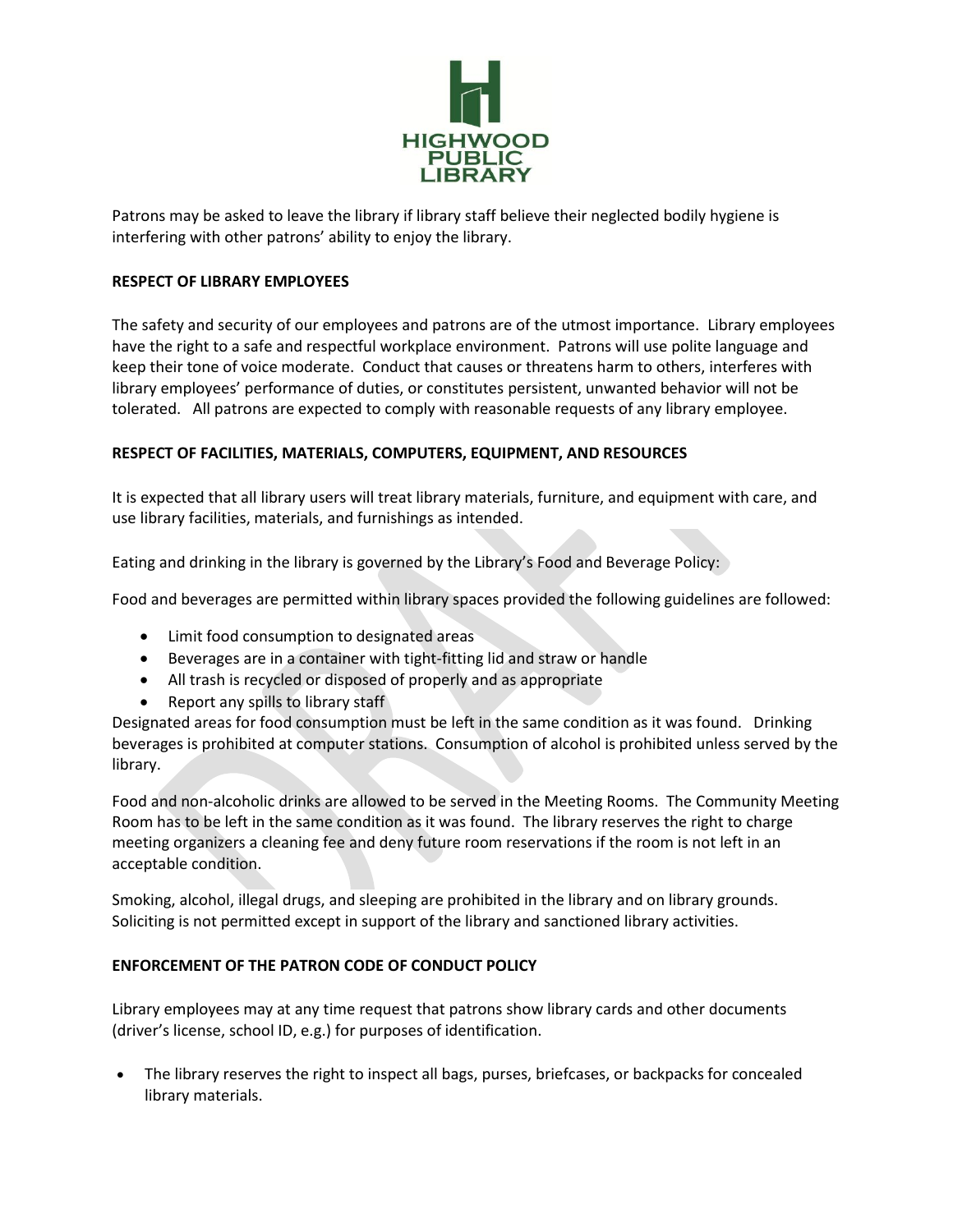

- It is expected that patrons will follow federal, state, and local laws and policies. Library employees are authorized to call the police for assistance in the case of violent behavior or illegal activities, or to ensure enforcement of this policy.
- Library employees have the authority to decide what is considered appropriate behavior and to enforce the Patron Conduct Policy. Library staff will inform the patron of the relevant conduct policy and warn the patron that continued violation will result in loss of privileges. Staff may ask the patron to leave the Library property for one day if they are uncooperative or argumentative. The Library reserves the right at all times to immediately eject a patron who is dangerous or in any way threatening employees or other patrons.
- The Library may pursue remedies under Federal, State, or local law where applicable.
- Unattended minors who do not abide by library rules and policies, or who exhibit unacceptable behavior, will be asked to leave, and/or call their parents for a ride home. If unable to reach their parents, or if a ride is unavailable, the children may be considered abandoned and the local police department or Child Protective Services may be called.

### **SUSPENSION OF LIBRARY PRIVILEGES**

- The Highwood Public Library Board of Trustees authorizes library staff and law enforcement officers to enforce the library's published Patron Conduct Policy up to and including long-term suspension of library privileges, permanent banning from the library, or prosecution.
- Depending on the nature and frequency of the behavior, consequences may include suspension of library privileges or permanent banning. The Library Director has the authority to ban from the library premises any individual whose behavior is a sufficient threat to the ability of the library to operate in a safe manner or individuals who repeatedly violate the Patron Conduct Policy. If the individual facing exclusion is under the age of 18 a registered letter will be mailed to the parent/legal guardian informing him/her that the minor has been banned from the library. This letter will note the reason the minor was banned from the library and inform the parent/legal guardian that the child will not be allowed to return to the library unless he/she is accompanied by the parent/legal guardian and assurance is made that the unacceptable behavior will not reoccur. Reinstatement of library privileges is at the discretion of the Library Director. *Parents and caregivers are responsible for the welfare and behavior of their minor children (under 18) while in the Library or on Library grounds, regardless of whether or not they accompany their children. The Highwood Public Library assumes no responsibility for unattended children.*
- Banning or exclusion from library premises denies the patron access to the building, grounds and services of the Highwood Public Library. The individual will receive the suspension notice in writing and a copy will be kept at the library. The patron may still access from an offsite computer the library's webpage and any databases available through that site.
- If any individual named in a suspension notice enters the Highwood Public Library before the return date listed on the suspension notice, it will be considered criminal trespass and the individual will be asked to leave. If the individual does not leave when asked, staff will contact local law enforcement.
- Individuals who have had their library privileges suspended may appeal the suspension. The request must be made in writing and will be evaluated by the Library Board.